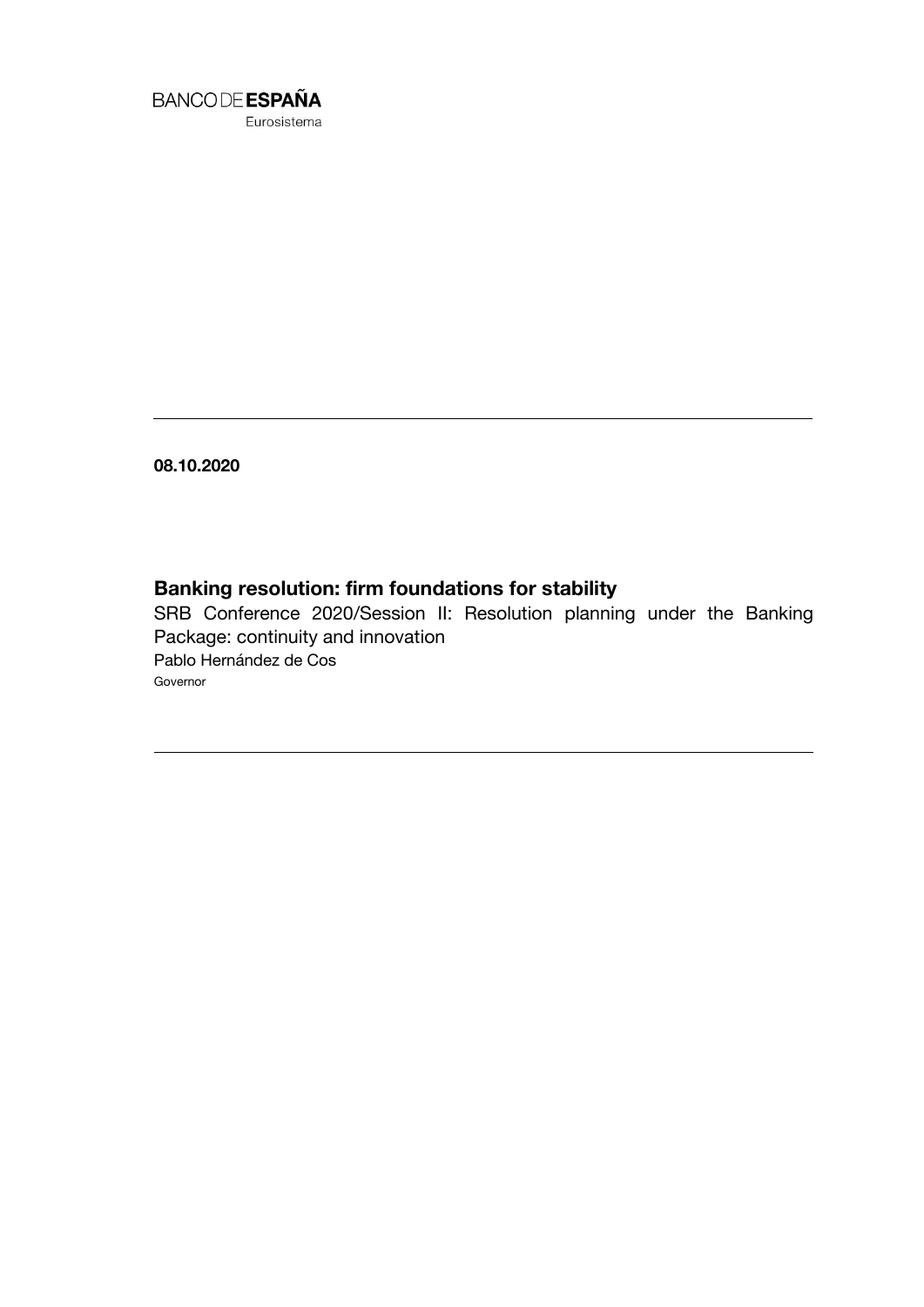Good afternoon, ladies and gentlemen.

Let me begin by thanking the organisers, and the SRB Chair in particular, for giving me the opportunity to participate in this conference.

Five years have passed since the Single Resolution Board was established as the resolution authority within the Banking Union. That is certainly a short time by institutional standards but, looking back, I would argue that the progress made has been significant. Under the leadership of its chair, Elke König, the SRB has finalised resolution plans – along with their MREL requirements – for all significant institutions. It has likewise fostered their resolvability, and has put in place effective mechanisms for cooperation with the national resolution authorities. All these arrangements have already proved their effectiveness.

From a broader perspective, I would also argue that a more robust European crisis management environment has been conceived. Harmonisation of procedures not only strengthens the Banking Union as it is; I am sure it will also prove essential in future crossborder consolidation initiatives. Bail-in has aligned incentives for managers and creditors alike in reducing excessive risk-taking. And, as a much wished intangible asset to a central banker like myself, the existence of a Single Fund is another milestone, partially mutualising risks in the Euro Area, which is moving forward with a more complete Monetary Union.

All in all, if, as we are often emphasizing during this crisis, the post-crisis reforms have mitigated the risks to the sector's financial stability, the implementation of the resolution framework has contributed to strengthening the banking sector in a crucial manner.

## **Identifying gaps for a more robust resolution framework in the EU**

Accepting that we have made great advances in this field, we have to acknowledge also that there is still some way to go before we can truly assert our journey is over. First of all, it is important to recall that the European resolution framework is one of the three pillars of the Banking Union and it is essential to develop the third one – the much needed European Deposit Insurance framework – to ensure the resilience and well-functioning of this Banking Union. As this matter goes beyond the scope of this conference, I will rather concentrate on the second pillar of the Banking Union. So, entering into this resolution pillar, there are certain areas on which both policymakers and practitioners should concentrate, and it is precisely some of these gaps that I want to discuss today, namely:

- **-** liquidity in resolution,
- **-** the resolution approach to small and mid-sized institutions,
- **-** avoidance of unlevelled playing fields, and
- **-** the adequate treatment of systemic situations.

The first issue to be addressed, as it affects all institutions alike, is **the provision of liquidity to a bank in resolution**. Experience shows that market confidence in failing or likely-to-fail banks can only be restored on the basis of the external support it can receive, be it from an eventual acquirer (as was the case with Banco Santander in respect of Popular) or elsewhere. And so far the question remains: what happens if there is no acquirer? How could other resolution tools be workable?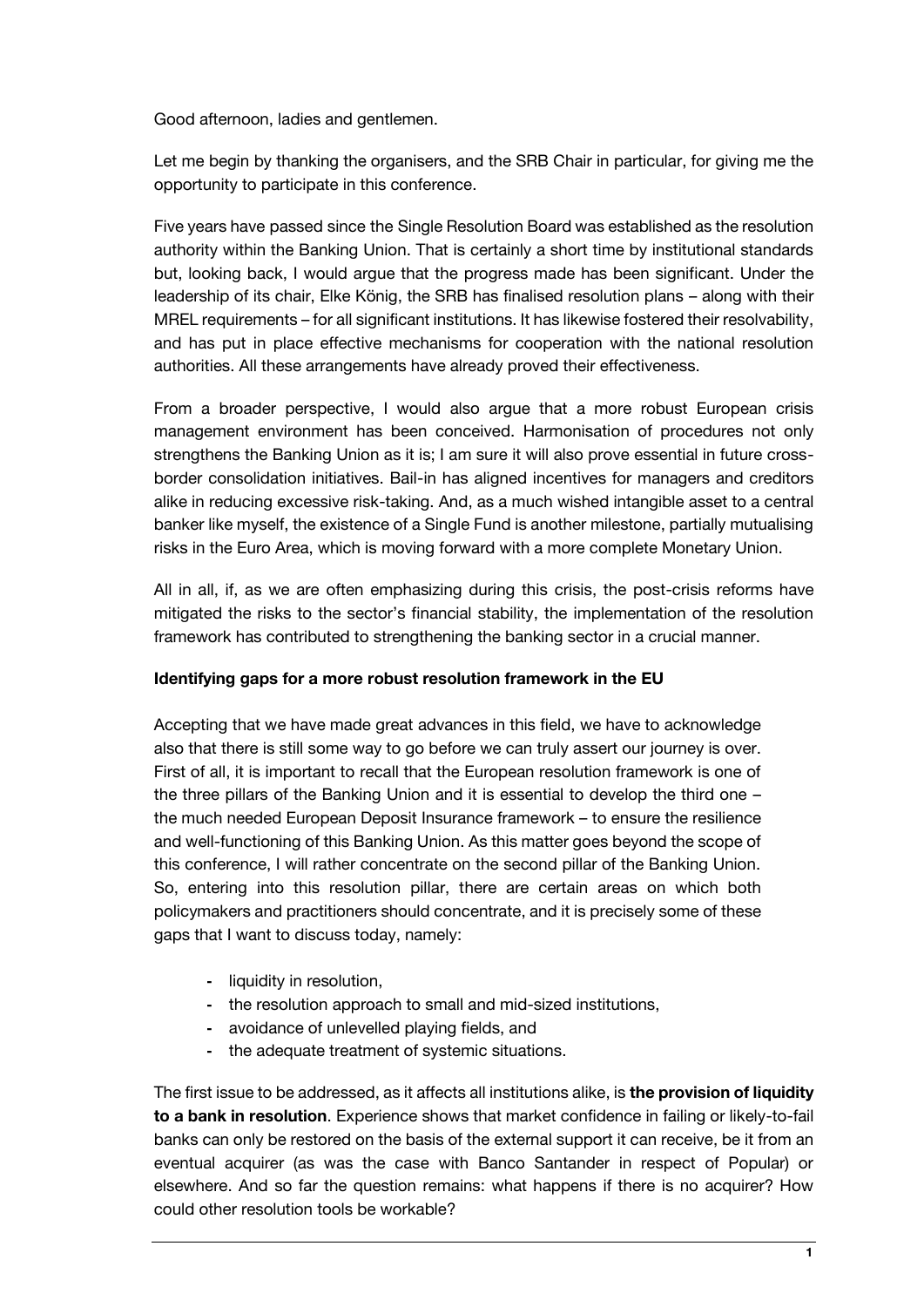If the resolution is carried out by means of a bail-in or bridge institution, arrangements should be in place to tackle the possibility of closed markets and deposit runs. If we do not equip Resolution Authorities with the proper mechanisms to provide the institution with liquidity, such tools will be rendered useless. In this field, the discussion is quite open.

The Single Resolution Fund could assume that role and, in that respect, the backstop the European Stability Mechanism (ESM) will provide is a very welcome improvement. However, as Ms. König has repeatedly remarked, the SRF's resources may be insufficient to provide the significant amounts of liquidity that a systemic entity may need and, therefore, *"the SRF would never be the sole answer to make sure a firm in resolution can continue to run with enough liquidity to meet its obligations"*.

In this sense, proposals such as the ECB's Eurosystem Resolution Liquidity, which involves a fiscally neutral guarantee provided by the ESM in favor of the SRF, could be of paramount importance.

A second issue I would like to touch upon is the need for an in-depth analysis of **the framework for smaller retail institutions**, particularly those typically funded by deposits. By now, there is a common understanding that we need to rethink the way to treat those in crisis. I am sure we are all aware of initiatives to develop special administrative liquidation procedures, and of alternative proposals on the need to extend the scope of resolution by reassessing the concept of public interest.

My personal feeling right now is that both ways could be workable, and the argument I would like to present is that we should first try to agree on an optimal way to absorb losses and facilitate eventual restructuring costs. In non-systemic crises, bailing-in depositors or bailing-out institutions are socially costly options. At the same time, high MREL levels could be very expensive to achieve for many of these institutions. Therefore, I would suggest striking the right balance between, on the one hand, the internalisation of losses above capital requirements and, on the other, collective industry funding to facilitate the transfer tools.

Connected to the previous topic is the issue of **the level playing field**. Failing banks that do not satisfy the public interest test are subject to insolvency procedures in accordance with national regulations that vary substantially across jurisdictions. At the end of the day, this results in an unlevelled playing field as some have upgraded their insolvency proceedings to quasi-resolution frameworks.

Therefore, I would like to insist that a new European approach to smaller institutions is paramount. Now, having regard to the European nature of supervision and resolution, the Eurozone should move swiftly to sort out this unlevelled playing field. And, let me be clear on this, I would urge consistency in finalising the Banking Union, covering EDIS and smaller institutions. The disconnection between truly pan-European supervision and what still is, largely, a national burden is untenable.

Finally, the coronavirus has, as I mentioned, fundamentally changed our lives within a short period. The current situation reveals [our limited ability to deal with systemic risks.](https://www.iass-potsdam.de/en/output/publications/2019/systemic-risks-concepts-and-challenges-risk-governance) The pandemic will inevitably trigger widespread economic problems, and the health of the financial system will unavoidably be affected. The reforms made during the past decade seem to have increased the resilience of the financial system, which, helped by other